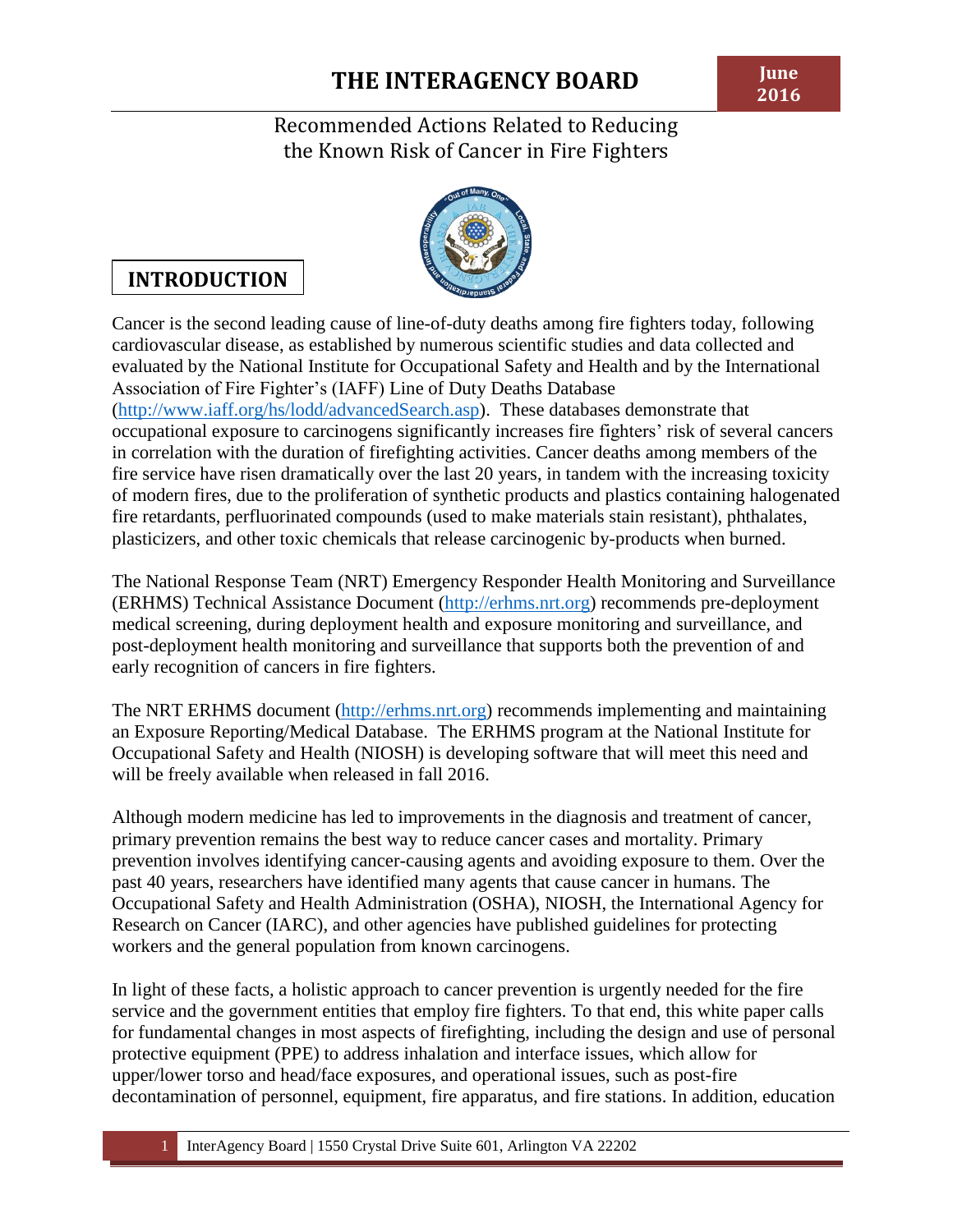and medical oversight with regard to occupational cancer should be strongly emphasized throughout every fire fighter's career. Addressing all of these issues will have a substantially greater impact than addressing them individually on the incidence and mortality of firefightingrelated occupational cancers and escalating cancer-related medical and personnel costs.

# **BACKGROUND**

Epidemiological studies demonstrate a high risk of numerous site-specific cancers among fire fighters including cancers of the brain, digestive tract, genitourinary tract, lymphohematopoietic and respiratory systems (Daniels et al., 2014). Two recent NIOSH studies provide the strongest evidence linking firefighting and cancer risks to date (Daniels et al., 2014; Daniels et al., 2015).

Overall, the epidemiological data show that fire fighters are at increased risk for multiple cancers, and his/her cancer risk increases significantly with the duration of firefighting. A metaanalysis of 32 studies of fire fighters reported increased risks for the cancers mentioned in the NIOSH study as well as multiple myeloma (LeMasters et al., 2006). This review also asserts it is highly unlikely that fire fighters would get only one type of cancer, because he/she is exposed to multiple chemicals via multiple exposure routes. Since then, several studies of fire fighters in various locations have been published:

- Florida (Ma et al., 2006)
- California (Bates, 2007; Tsai et al., 2015)
- Korea (Ahn et al., 2012)
- Three U.S. cities (Daniels et al., 2014; Daniels et al., 2015)
- The Nordic countries (Pukkala et al., 2014)
- Australia (Glass et al., 2014)
- Scotland (Ide, 2014), and France (Amadeo et al., 2015)

These studies have added to the evidence for fire fighters' elevated risk of various diseases:

- Melanoma (Bates, 2007; Pukkala et al., 2014; Glass et al., 2014; Ide, 2014; Tsai et al., 2015)
- Mesothelioma (Daniels et al., 2014; Pukkala et al., 2014; Glass et al., 2014)
- Myeloma (Tsai et al., 2015)
- Leukemia (Tsai et al., 2015)
- Brain cancers (Tsai et al., 2015)
- Esophageal cancer (Daniels et al. 2014; Tsai et al., 2015)
- Colorectal cancer (Ahn et al., 2012; Daniels et al., 2014; Amadeo et al., 2015)
- Kidney cancer (Daniels et al. 2013; Ide, 2014; Tsai et al., 2015)
- Bladder cancer (Ma et al., 2006; Ahn et al, 2012; Daniels et al.,2014; Glass et al., 2014)
- Prostate cancer (Bates, 2007; Daniels et al., 2014; Pukkala et al., 2014; Glass et al, 2014; Tsai et al., 2015)
- Testicular cancer (Ma et al., 2006; Bates, 2007; Glass et al, 2014; Ide, 2014)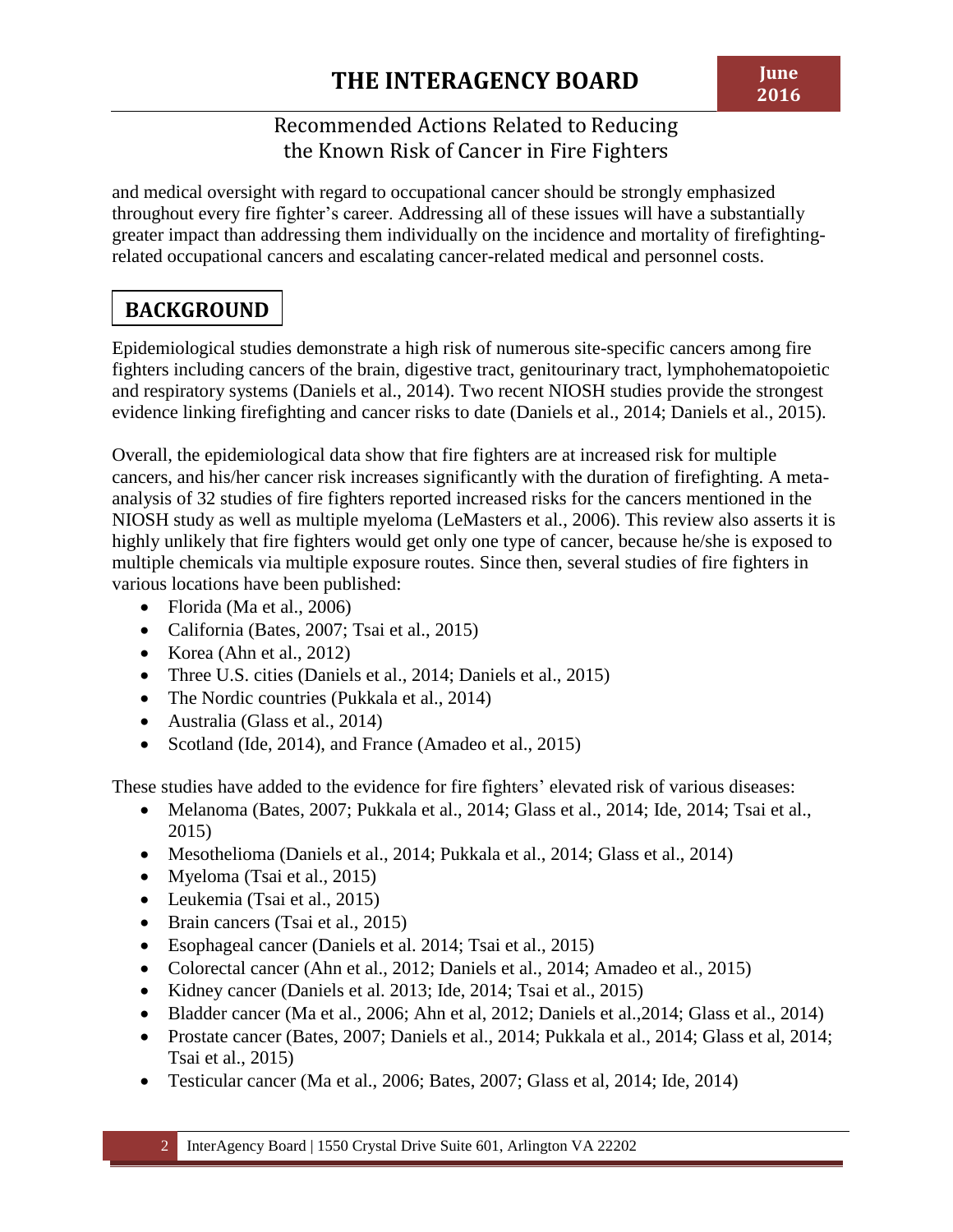The NIOSH Firefighter Study–Phase I (2013) examined cancer incidence and mortality in approximately 30,000 career fire fighters from the Chicago, Philadelphia, and San Francisco fire departments over a 60-year period (1950 to 2009) and compared the fire fighters' cancer risk to that of the general population (Daniels et al., 2014). The study found increased risk among fire fighters for solid cancers, including digestive, genitourinary (kidney, bladder, prostate), oral, and respiratory cancers, as well as mesothelioma. The NIOSH Firefighter Study–Phase II (2015) estimated exposure potentials in the same cohort as defined by the number of fire calls, number of exposed days, and/or number of fire run-hours (Daniels et al., 2015). One of the key findings was that lung cancer and leukemia mortality risks increased with fire fighter exposures. The Nordic Firefighter Study (2014) examined more than 16,000 male fire fighters from five Nordic countries and reported that fire fighters were at an excess risk for prostate cancer and melanoma between the ages of 30–49 and an excess risk for mesothelioma at ages 70+ (Pukkala et al., 2014). These data indicate that the same conclusions are being found in different observational studies. The Australian Firefighter Study (2014) was the first study to look at career, part-time and volunteer fire fighters (Glass et al., 2014). The key findings included a "site-specific increased risk" of prostate cancer, melanoma, and male breast cancer for fire fighters with more than 20 years on the job, and brain cancer in part-time female fire fighters.

Biomonitoring studies have shown that, even when wearing full PPE with respirators selfcontained breathing apparatus, fire fighters accumulate high levels of carcinogens in his/her bodies compared with average levels in the general population. The carcinogens include polycyclic aromatic hydrocarbons (PAHs), polybrominated diphenyl ethers used as flame retardants, perfluoroalkyl compounds used in non-stick coatings and firefighting foams, and combustion by-products (Fent et al., 2014, 2015; Pleil et al. 2014; Shaw et al., 2013; Park et al., 2015; Dobraca et al., 2015). A recent study found that DecaBDE (BDE-209), a neurotoxic flame retardant released by burning treated plastics, was the predominant flame retardant in serum after fire response and may be an important "signature" compound for firefighting exposure (Shaw et al., 2013). The same study found carcinogenic brominated dioxins and furans at levels 100 times higher than general population levels in the blood of individual fire fighters (Shaw et al., 2013). Extremely high levels of BDE-209 have been detected in fire station dust, suggesting that backtracked dust from the fire scene is a substantial ongoing source of exposure (Shen et al., 2015).

Overall, these data indicate that occupational exposure places fire fighters at increased risk for cancer. However, causality between specific exposures and fire fighter cancers needs to be further demonstrated. Efforts are underway to elucidate a causal relationship between chemical exposures and biologic markers of early cancer development among fire fighters.

### **RECOMMENDATIONS**

Fire departments across the country vary in the level of funding and resources available to them for personal protective equipment and, by extension, cancer prevention. To reduce cancer incidence and mortality among fire fighters, fire departments must implement cancer prevention approaches through the use of personal protective clothing and equipment, education and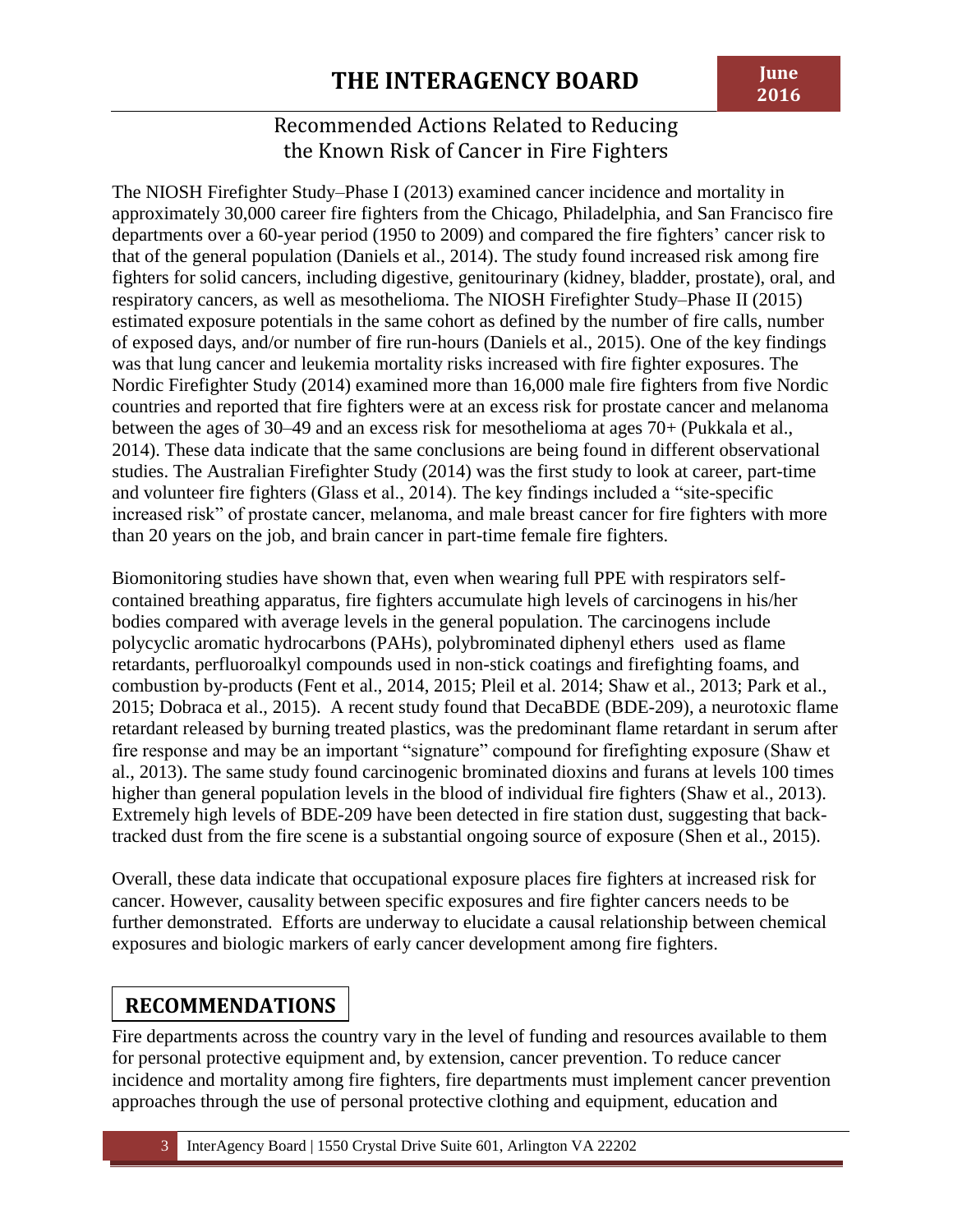training, and improved operating procedures and wellness/fitness programs. The following recommendations not only place emphasis on the development of new programs and equipment, but also place a greater obligation on the employer and the end user to take protective measures in these toxic environments.

#### **1. Increase Fire Service Awareness of Cancer Health & Wellness**

A holistic approach to fire fighter health and wellness of fire fighters should include behavior onand off-duty. Mandatory programs that include medical exams, physical fitness evaluations and programs, tobacco use and tobacco cessation, behavioral health and proper nutrition are lifestyle issues as well as employment issues. Health and wellness must include proper techniques for using PPE and respiratory equipment and decontaminating equipment and apparatus at the scene of fire incidents. Cancer screening protocols must be included as part of the annual physical evaluation. Just as fire departments are required to have respiratory protection plans, health and wellness plans should also be required.

The International Association of Fire Fighters (IAFF) and International Association of Fire Chiefs (IAFC) created the Fire Service Joint Labor/Management Wellness-Fitness Initiative (WFI) in 1996 to improve the health and fitness of fire fighters and paramedics across North America. Medical, wellness and fitness programs that are developed and implemented in accordance with the WFI will help secure the highest possible level of health to fire response personnel. These programs have also been shown to provide the additional benefit of being cost effective (IAFF, 1997/2000/2008), typically by reducing the number of work-related injuries and lost workdays due to injury or illness. Annual medical examinations and cancer screening provide early diagnosis before the fire fighter becomes symptomatic and increases the likelihood of successful treatment.

Fire departments must offer annual medical examinations, fitness evaluations and individual fitness program design, rehabilitation following injuries and illnesses, and behavioral health services. The medical program must specify protocols for physical examinations, laboratory testing, and other objective tests (pulmonary function testing, electrocardiograms, audiometry, chest x-rays) as well as scheduled cancer screens. Fitness evaluation must assess aerobic capacity, strength, endurance, and flexibility using the specified protocols.

The medical component provides a cost-effective investment in early detection, disease prevention, and health promotion for fire fighters. It provides for the initial creation of a baseline from which to monitor future effects of exposure to specific biological, physical, or chemical agents. Baseline and subsequent annual evaluations will make it possible to detect changes in an individual's health that may be related to his/her work environment and allow physicians to provide fire fighters with information on occupational hazards and his/her current health status. Clearly, it allows the jurisdiction to limit out-of-service time through preventive early intervention of potential health problems.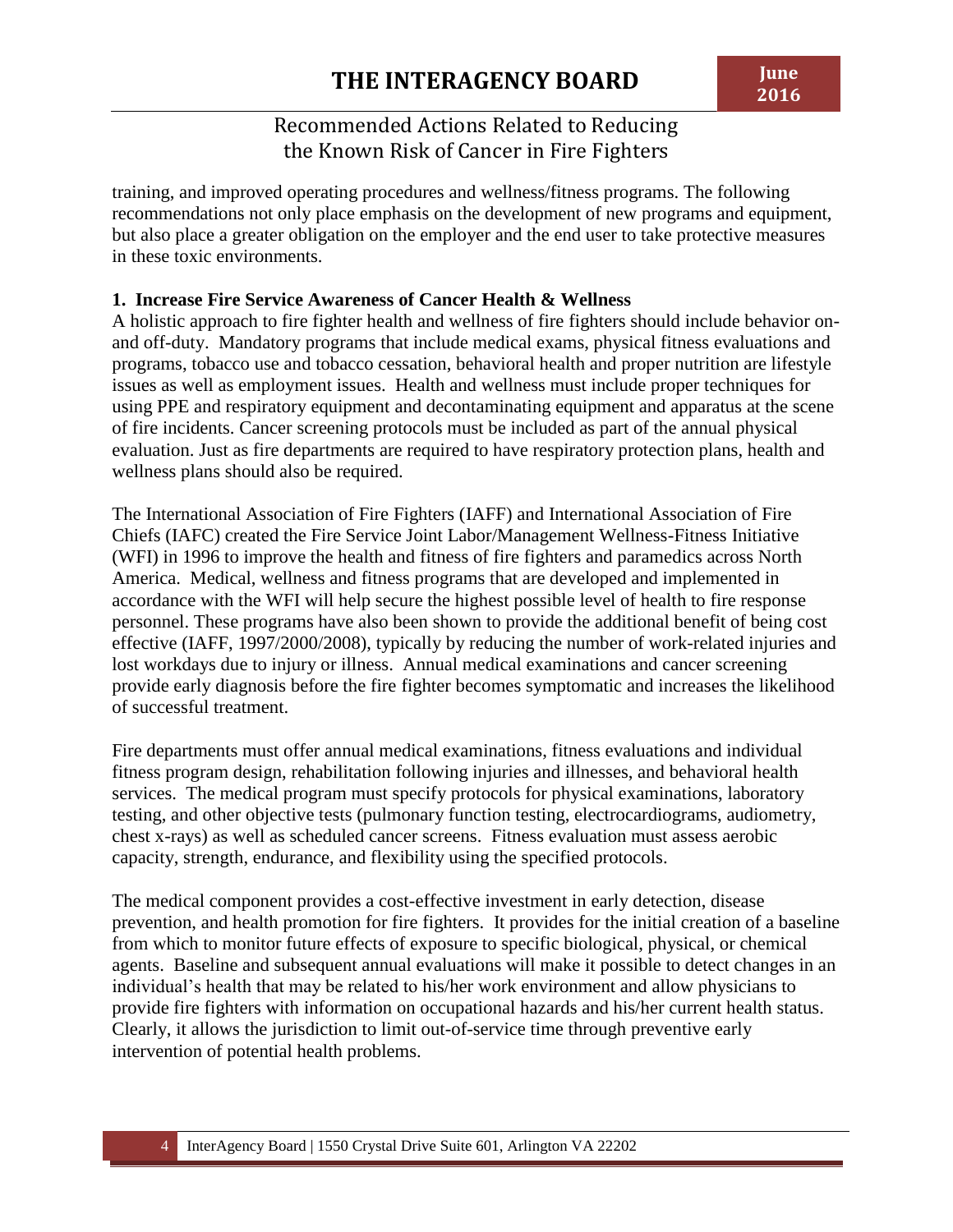NFPA 1582, *Standard on Comprehensive Occupational Medical Program for Fire Departments*, which the IAB has adopted, includes a stringent standard for candidate fire fighters, as well as more flexible guidance for medical determinations for incumbent fire fighters based upon the specific nature of his/her condition and the duties and functions of his/her job. This standard was developed for and primarily intended as guidance for physicians, to provide them with advice on the relationship between an individual fire fighter's essential job functions and his/her medical condition(s). The standard categorizes medical conditions, organized by organ system, according to their *potential* to interfere with a member's ability to safely perform job essential tasks. Most importantly, for incumbent fire fighters diagnosed with one or more of the conditions listed, the standard *does not indicate a blanket prohibition* from continuing to perform the essential job tasks, nor does it require automatic retirement or separation from the fire department. The standard gives fire department physicians guidance for determining a member's ability to medically and physically function using the individual medical assessment.

The federal government, through NIOSH, also recognizes that hiring and maintaining medically and physically fit fire fighters is an important step in reducing fire fighter occupational diseases. They now fully support the Wellness-Fitness Initiative (WFI) and NFPA 1582 and further recommends that jurisdictions adopt this program and standard.

A critical part of Health and Wellness programs are lifestyle issues, specifically nutrition and tobacco use. Fire departments must develop programs that incorporate nutrition goals for fire fighters that encourage healthy eating behaviors, both at work and at home, and maintaining a healthy weight. Nutritional programs must address alcohol consumption and, where needed, assistance through Employee/Employer Assistance Programs.

Tobacco continues to be a leading cause of disease, including cancer. Many state and local governments have established polices forbidding on- and off-duty use of tobacco for new hires and establishment of tobacco cessation programs for incumbents that use tobacco. Tobacco cessation programs must include education, counseling, and drug therapy where applicable. The IAB supports these policies and further agrees that tobacco use must be forbidden in all fire department facilities and vehicles.

The National Network of Tobacco Cessation Quitlines is a state/federal partnership that provides tobacco users in every state with access to the tools and resources they need to quit smoking; ensuring the highest level of assistance to tobacco users who want to quit. The toll-free number 1-800 QUIT NOW (1-800-784-8669) serves as a single point of access to all state-based programs. The federal government website, Smokefree.gov, is maintained by the Tobacco Control Research Branch of the National Cancer Institute and provides choices that best fit the needs of tobacco users.

#### **2. Investigate Issues Affecting PPE Effectiveness in Reducing Exposure to Carcinogens**

Over the past several decades, fire fighter PPE has undergone significant evolution, such that it now provides greater protection in most circumstances against a wide range of fireground and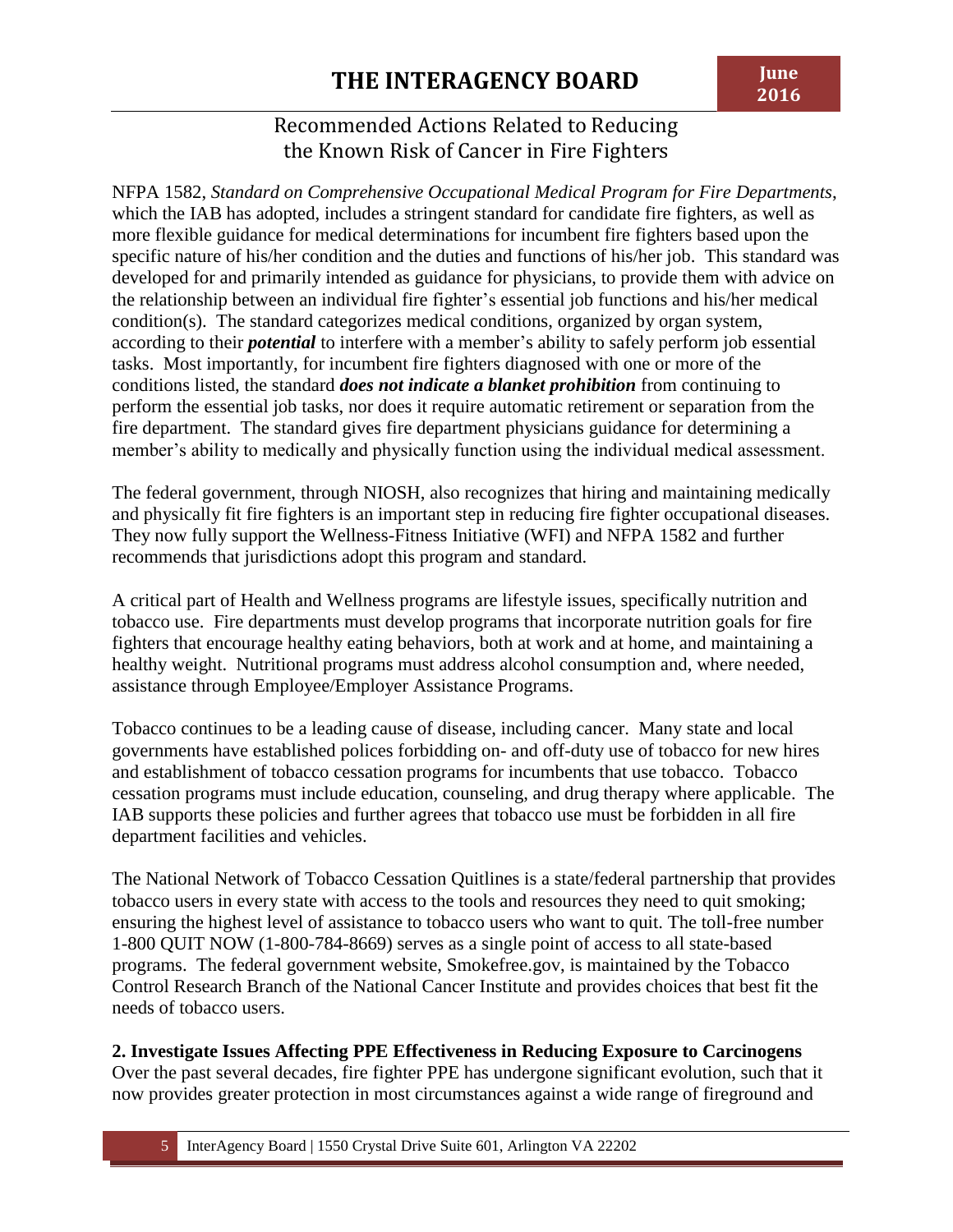other incident hazards. In addition to advances in the thermal and physical protection PPE provides, material and design technology has also been applied to create lighter, more flexible, and more breathable gear for improved mobility and heat stress reduction. The emergence of sensor-based technologies have also afforded new opportunities to enhance PPE effectiveness. However, each item in a PPE ensemble is still treated as a separate element; PPE ensembles are not developed as a total system to uniformly protect the fire fighter. There are no specific requirements to address how well interface areas keep out hazardous substances, including carcinogens. It has been established that particulate matter representative of fire smoke can readily make its way through points at which PPE items are joined (IAFF, 2015), particularly in the head/neck region, which is typically covered by a porous knit hood without a form of a barrier material (IAFF, 2015). Similarly, soot particles that readily absorb fire gases and other substances easily make their way into the clothing system through the glove-coat sleeve, footwear-pant leg, coat-pant, and coat front closure interfaces. Recently, the marketplace has introduced new protective hoods incorporating a barrier material to restrict fire fighter exposures, but standardized methods do not exist for qualifying these products or full ensembles for their ability to prevent or limit fire fighter skin exposures to carcinogens.

Fire departments are responsible for integrating PPE into a system, but have no guidance on how to minimize hazardous exposures. The large number of clothing material and design choices in the industry makes it difficult for fire departments to make informed decisions. In addition, PPE may not be adequately cleaned to remove residual fireground contamination that can lead to chronic exposures to carcinogens from repeated wearing. The effectiveness of cleaning procedures to fully remove different forms of contamination has not been assessed. Moreover, some types of PPE may be not frequently cleaned or may not be designed so that they can be easily cleaned or decontaminated. Overall, requirements and procedures are lacking for validating claims of PPE effectiveness against exposure to carcinogens. It is the position of the IAB that, to induce industry to develop improved PPE that addresses carcinogen exposure and removal, PPE standards need to be updated, validation procedures need to be developed, and guidance should be provided to aid departments in selecting PPE that minimizes carcinogen exposure.

#### **3. Implement and Maintain an Exposure Reporting/Medical Database**

The fire service lacks a universal system for reporting fire fighter exposures during incident responses. Current exposure reporting practices are generally non-existent or at a local level only. Exposure reporting is necessary to create a causal link between responses and occupational injury or disease. Data must follow a fire fighter from the time he/she joins the fire service, through his/her career, and throughout his/her retirement. The IAB supports other agencies such as the IAFF, IAFC, the National Institute of Standards and Technology, and the Commission on Fire Accreditation International in encouraging the development of the National Fire Operations Reporting System (NFORS) that will collect and store retrievable data, recording events that may have exposed fire fighters to cancer-causing toxins and other health risks.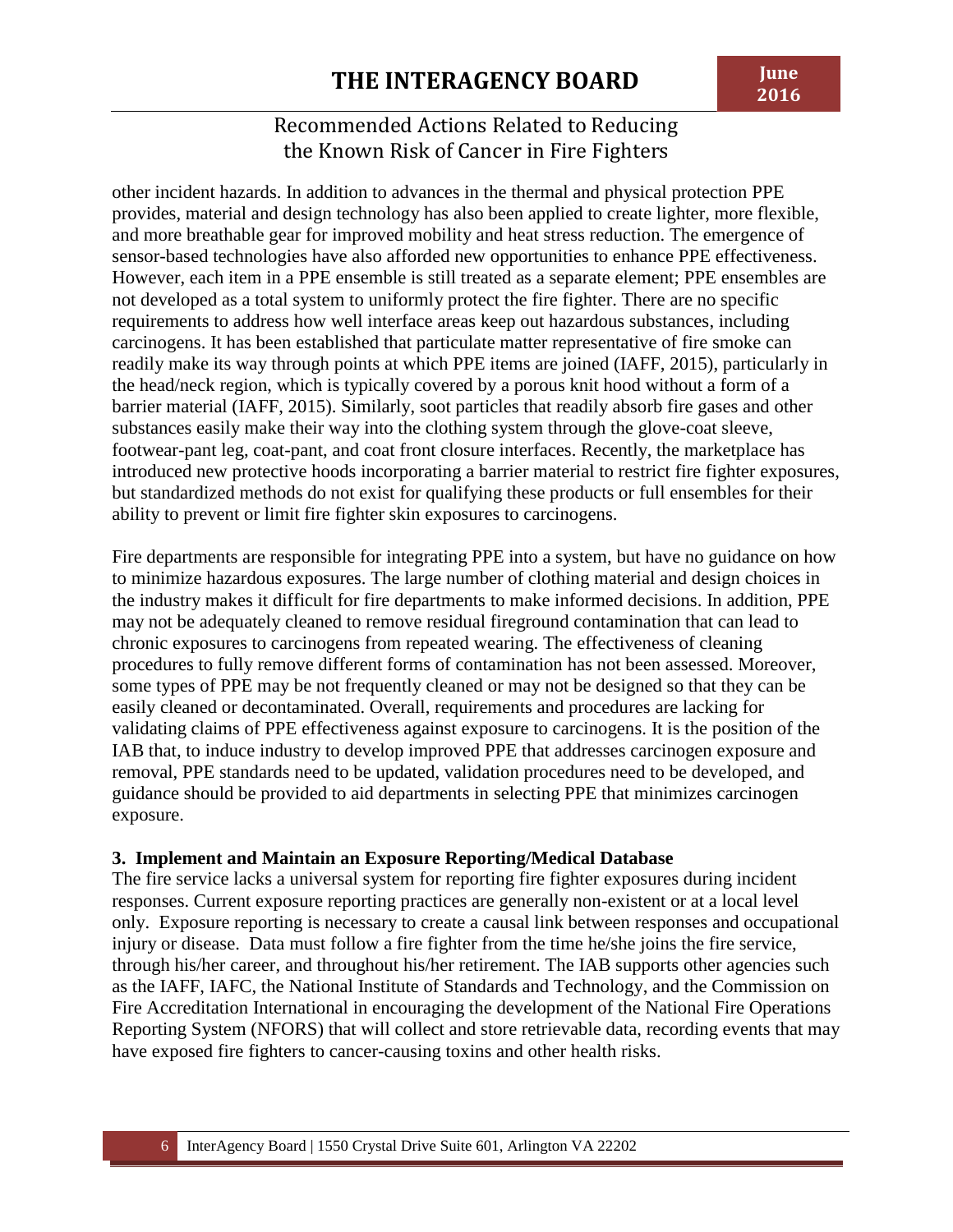#### **4. Improved Cancer Education**

Education and training on fire fighter cancer must begin during recruitment and continue throughout every fire fighter's career. These programs must cover the effects of carcinogen exposure and cancer prevention, including wellness and fitness programs, data collection, and PPE use. Education and training should emphasize the protective limitations of PPE in preventing many fireground exposure. The programs should include Department Standard Operating Procedures relating to the proper use and cleaning of PPE. Education should cover fire fighter-specific cancer exposure risks and how to minimize those risks. The fire fighter cancer risk reduction curriculum should be standardized so it can be institutionalized nationally. The IAB supports the development and delivery of comprehensive training and education programs addressing fire fighter cancer.

#### **5. Reduce Fire Fighter Exposure to Cancer at Fire Service Facilities**

Air quality in fire houses should be constantly monitored. Diesel emissions produced during multiple cold starts followed by reentry of the apparatus into the firehouse over time exposes fire fighters to carcinogens. Although most apparatus includes exhaust treatment devices, they do not capture all toxic gaseous matter. Similarly, firehouses equipped with different types of ventilation systems or means of source capture for diesel exhaust may or may not be effective. Since exhaust filter mechanisms in vehicles do not eliminate carcinogenic exposures and limit non-carcinogenic exposures, such as carbon monoxide and oxides of nitrogen, these mechanisms must be used in concert with a local exhaust system such as tail pipe exhaust capture systems. General ventilation should only be used as an interim solution, because general ventilation only dilutes the ambient air and does not eliminate exposure. Older firehouses will need additional ventilation equipment; new firehouses will need to incorporate ventilation engineering at construction that provides for a clean atmosphere at all times. Living quarters should maintain a positive pressure environment to minimize the ingress of contamination from the apparatus bay into areas where fire fighters work, eat, and sleep. Contaminated PPE and equipment should further be isolated from living and working areas where practical. PPE should not be stored in apparatus areas. Fire station air quality standards should be established and compliance mandated. The IAB supports the constant monitoring of air quality in fire department facilities and the proper selection, installation, and use of vehicle exhaust capture controls.

#### **6. Introduce Post-Fire Cancer Prevention Procedures**

Post-fire procedures that reduce the exposure of fire fighters to products of combustion and other toxins are extremely important to overall exposure reduction. Recommended procedures involve turnout gear removal, isolation and cleaning of PPE; equipment cleaning and decontamination; medical monitoring; and rehydration. After the fire, fire fighters should immediately remove soot from head and neck areas using wipes and other field decontamination techniques. At the firehouse, showers should be taken after every fire to wash away dangerous particulates that have penetrated PPE interface areas. Protective clothing should be washed in machines specifically designated for this type of use in accordance with procedures meeting the manufacturer's specifications. Procedures should be part of the aforementioned mandatory health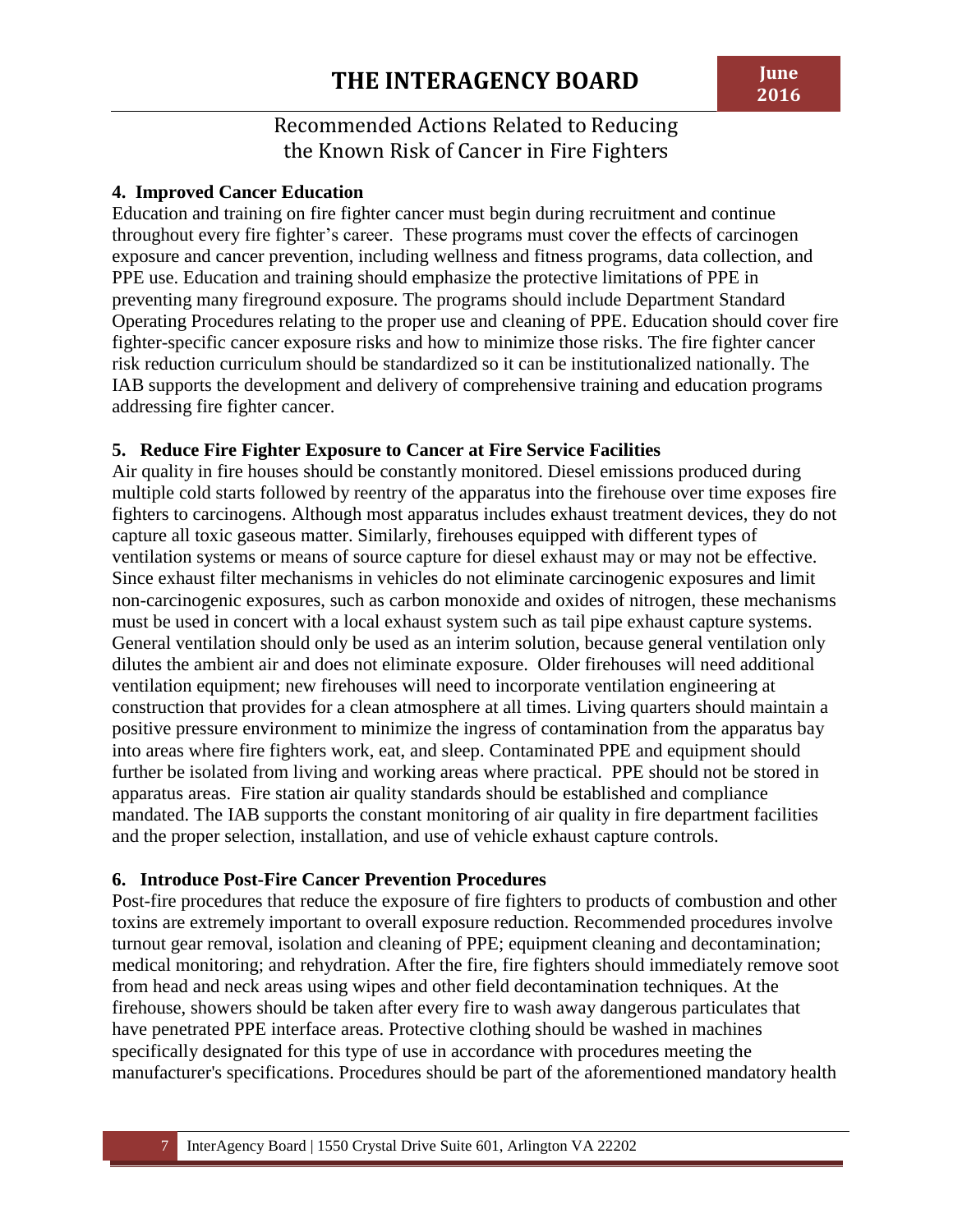and wellness plan. The IAB supports research programs that address post-fire exposure reduction procedures and the development of standard criteria measuring their relative effectiveness.

#### **7. Create More Coordinated Standards and Criteria Promoting Fire Fighter Cancer Prevention**

Regulations, standards, and requirements should be established for all the issues mentioned in this document. Specific requirements related to fire fighter health and wellness, PPE performance, PPE cleaning and care, station design and air monitoring, apparatus performance and decontamination, fireground incident rehabilitation, fire fighter education and training should be addressed in existing and new standards. A specific overarching committee should be created by the NFPA that is devoted to coordinating a holistic approach among the various standards for comprehensively addressing the fire fighter cancer issue. It is the position of the IAB that the NFPA Standards Council should form a new project specific to creating a responsible intercommittee coordinating group regarding standards on fire fighter occupational exposures related to cancer.

#### **8. Support Fire Fighter Cancer and Worker Compensation Benefits**

In recognition of the causal relationship of the firefighting occupation and cancer, almost all states have now enacted some type of presumptive disease law to afford protection to fire fighters with these conditions. Similar legislation has been proposed, but not passed, in the U.S. Congress to provide similar protection for federal fire fighters. All of these laws presume, in the case of fire fighters, that cancer is occupationally related. Consequently, their provisions rightfully place the burden of proof on the fire fighter's employer when denying workers' compensation claims and/or retirements benefits.

Further precedent for such benefits has been established through the James Zadroga 9/11 Health and Compensation Act of 2010 and its reauthorizations, which list occupational cancers that are to be covered by the World Trade Center Health Program. Currently, the list includes 60 types of cancers as approved conditions based on exposure based methodology. As with the World Trade Center program, cancer benefits for fire fighters should include those cancers:

- (1) where there is *limited* or *sufficient* evidence in humans as established by the International Agency for Research on Cancer;
- (2) arising in regions of the respiratory and digestive tracts; and
- (3) where epidemiologic studies have found some evidence of increased risk in fire fighter populations.

In a study of fire fighter occupational disease issues relative to workers' compensation and presumption of diseases associated with firefighting, the authors stated that these "presumptions" are based on the evidence as required by adjudication, not on scientific certainty, and reflect a legitimate and necessary interpretation of data for the purpose of worker compensation for an injury (in this case, an exposure that led to a disease) (Guidotti, 2007). The authors made it clear that the assessments are for medicolegal and adjudicatory purposes and are not intended to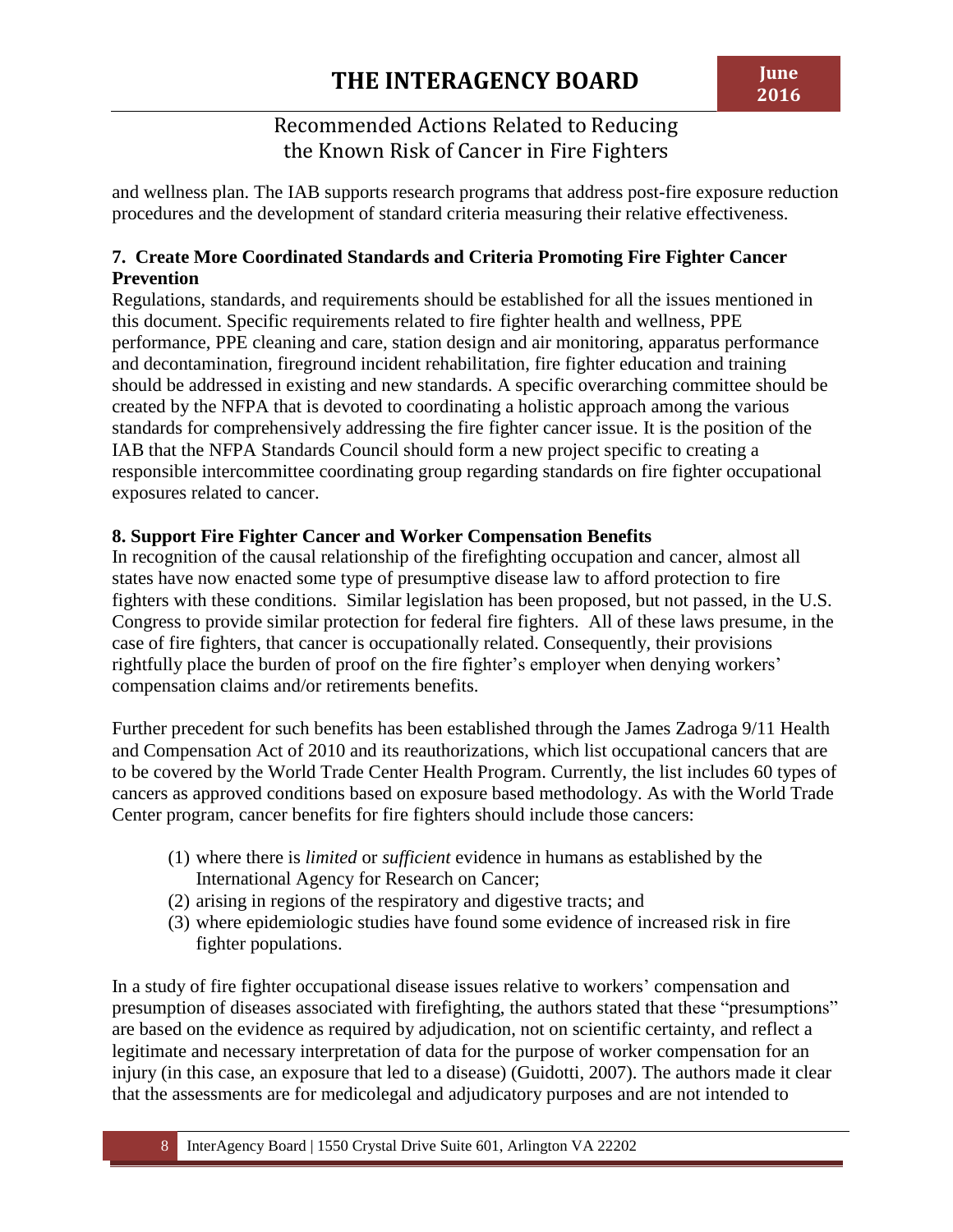replace the standards of scientific certainty that are the foundation of etiologic investigation for the causation of disease. There are social constructs required to resolve disputes in the absence of scientific certainty and the foundation for legislation or revised worker compensation regulations that provide a rebuttable presumption when a fire fighter develops an occupational disease. Based on actual experience in those states, the cost per claim is substantially less than the unsubstantiated figures asserted by others. The reason for this, unlike benefits for other occupations, is the higher mortality rate and significantly shorter life expectancy associated with firefighting and emergency response occupations. These individuals are dying too quickly from occupational diseases, unfortunately producing a significant savings in workers' compensation costs and pension annuities for states, provinces, and municipalities. Accordingly, the IAB supports the enactment, maintenance and improvement of such benefits on the federal and state level.

Please contact the InterAgency Board at  $\frac{info@interagencyboard.us}{info@interagencyboard.us}$  with any comments, feedback, and questions. Additional information on the InterAgency Board is available at www.interagencyboard.org.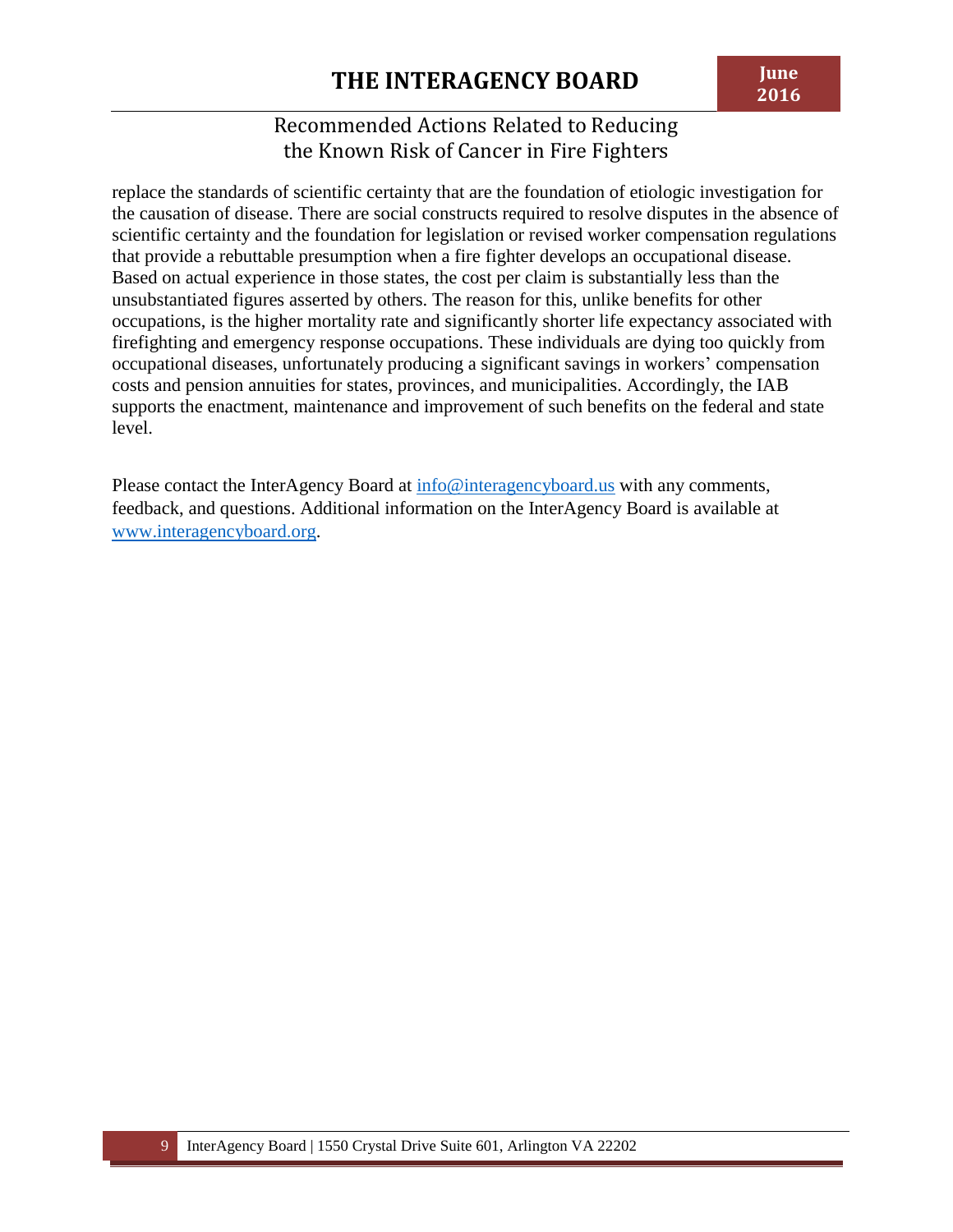### **REFERENCES**

Ahn, Y-S., Jeong, K-S., and Kim, K-S. (2012). Cancer morbidity of professional emergency responders in Korea. *Am J Ind Med, 55*(9), 768–778.

Amadeo, B., Marchand, J-L., Moisan, F., Donnadieu, S., Coureau, G., Mathoulin-Pélissier, S., Lembeye, C., Imbernon, E., and Brochard, P. (2015). French firefighter mortality: Analysis over a 30-year period. *Am J Ind Med, 58*(4), 437–443.

Bates, M. (2007). Registry-based case-control study of cancer in California firefighters. *Am J Ind Med, 50,* 339–344.

Daniels, R. D., Kubale, T. L., Yin, J. H., Dahm, M. M., Hales, T. R., Baris, D., Zahm, S. H., Beaumont, J. J., Waters, K. M., and Pinkerton, L. E. (2014). Mortality and cancer incidence in a pooled cohort of US firefighters from San Francisco, Chicago and Philadelphia (1950–2009). *Occup Environ Med, 71,* 388–397. doi:10.1136/oemed-2013-101662

Daniels, R. D., Bertke, S., Dahm, M. M., Yiin, J. H., Kubale, T. L., Hales, T. R., Baris, D., Zahm, S. H., Beaumont, J. J., Waters, K. M., Pinkerton, L. E. (2015). Exposure–response relationships for select cancer and non-cancer health outcomes in a cohort of US firefighters from San Francisco, Chicago and Philadelphia (1950–2009). *Occup Environ Med, 72,* 699–706. doi:10.1136/oemed-2014-102671

Dobraca, D., Israel, L., McNeel, S., Voss, R., Wang, M., Gajek, R., Park, J-S., Harwani, S., Barley, F., She, J., Das, R. (2015). Biomonitoring in California firefighters: Metals and perfluorinated chemicals. *J Occup Environ Med, 57*(1), 88–97.

Fent, K. W., Eisenberg, J., Snawder, J., Sammons, D., Pleil, J. D., Stiegel, M. A., Dalton, J. (2014). Systemic exposure to PAHs and benzene in firefighters suppressing controlled structure fires. *Ann Occup Hyg, 58,* 830–845.

Fent, K. W., Evans, D. E., Booher, D., Pleil, J. D., Stiegel, M. A., Horn, G. P., et al. (2015). Volatile organic compounds off-gassing from firefighters' personal protective equipment ensembles after use. *J Occup Env Hyg*, 12(6), 404-414.

Gillen, M. (2014). CBS Miami Report on Fire Gear Safety: Silent Killer? Study Raises Questions On Firefighters Gear. Retrieved from http://miami.cbslocal.com/2014/04/29/cbs4 investigates-silent-killer-claiming-lives-of-firefighters/

Glass, D., Sim, M., Pircher, S., Del Monaco, A., Dimitriadis, C., Miosge, J. (2014). Final Report Australian Firefighters' Health Study (trans: Health CfOaE). Monash University, www.coeh.monash.org.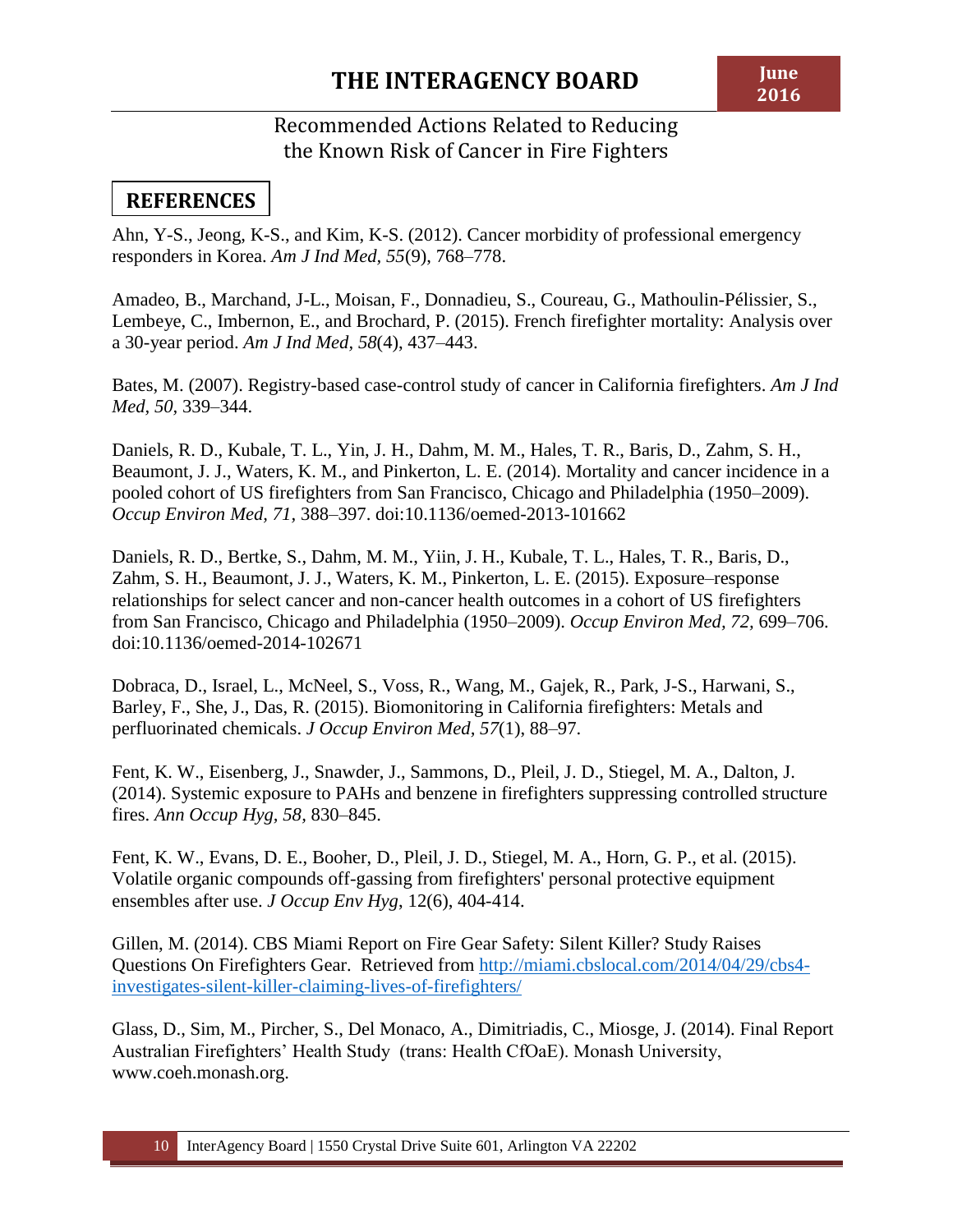#### **June 2016**

# Recommended Actions Related to Reducing the Known Risk of Cancer in Fire Fighters

Guidotti, T. L. (2007). Evaluating causality for occupational cancers: the example of firefighters. *Occup Med (Lond), 57*(7), 466–71.

Hamrock, M. (2010). Extinguishing Cancer in Firefighters. Retrieved from http://sffcpf.org/43/ news/2010/0817/index.html

International Association of Fire Fighters. (1997/2000/2008). *IAFF/IAFC Fire Service Joint Labor/Management Wellness Fitness Initiative.* Washington, DC: International Association of Fire Fighters. Retrieved from International Association of Fire Chiefs website: http://www.iafc.org/Operations/content.cfm?ItemNumber=1173.

International Association of Fire Fighters. (2015). Fluorescent Aerosol Screening Test (FAST) Test Report 0212534.112, RTI International, Raleigh, NC. Available from the International Association of Fire Fighters.

Ide, C. W. (2014). Cancer incidence and mortality in serving whole-time Scottish firefighters 1984–2005. *Occup Med, 64*, 421–427.

LeMasters, G. K., Genaidy, A. M., Succop, P., Deddens, J. A., Sobeih, T., Berriera-Viruet, H., Dunning, K., Lockey, J. (2006). Cancer risk among firefighters: A review and meta-analysis of 32 studies. *J Occup Environ Med, 48,* 1189–1202.

Ma, F., Fleming, L. E., Lee, D. J., Trapido, E., Gerace, T. A. (2006). Cancer incidence in Florida professional firefighters, 1981 to 1999. *J Occup Environ Med, 48*(9), 883–888.

Park J-S., Voss R. W., McNeel S., Wu, N., Guo, T., Wang, Y., Israel, L., Das, R., Petreas, M. (2015). High exposure of California firefighters to polybrominated diphenyl ethers. *Environ Sci Technol, 49*, 2948–2958.

Pleil, J. D., Stiegel, M. A., Fent, K. W. (2014). Exploratory breath analyses for assessing toxic dermal exposures of firefighters during suppression of structural burns. *Journal of Breath Research*, 8:037107 (9 pp).

Pukkala, E., Martinsen, J. I., Weiderpass, E., Kjaerheim, K., Lynge, E., Tryggvadottir, L., Sparen, P., Demers, P. A. (2014). Cancer incidence among firefighters: 45 years of follow-up in five Nordic countries. *Occup Environ Med.* doi:10.1136/oemed-2013-101803.

Shaw, S. D., Berger, M. L., Harris, J. H., Yun, S. H., Wu, Q., Liao, C., Blum, A., Stefani, A., Kannan, K. (2013). Persistent organic pollutants including polychlorinated and polybrominated dibenzo-p-dioxins and dibenzofurans in firefighters from Northern California. *Chemosphere*, 91:1386–1394.